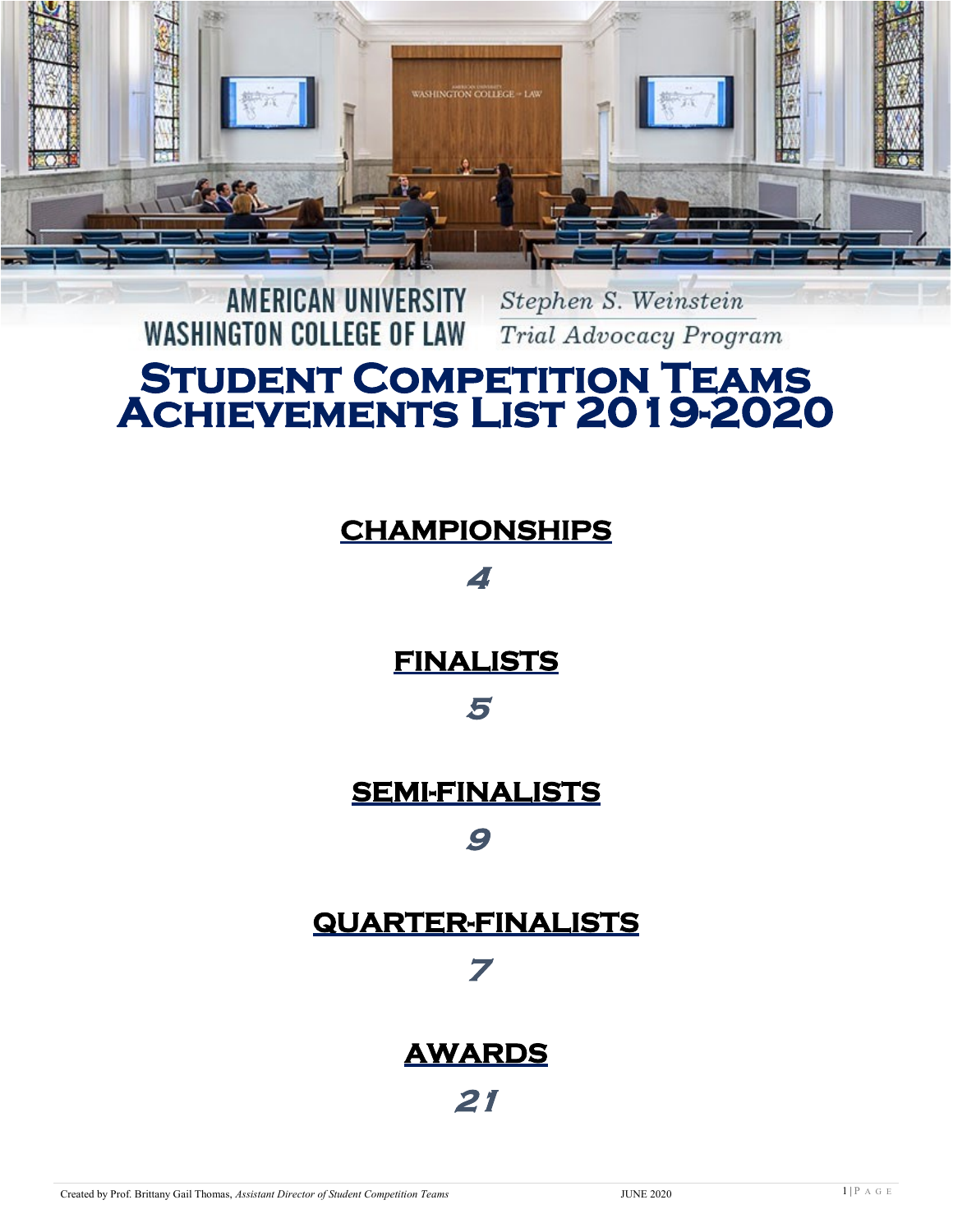

#### **STUDENT COMPETITION TEAMS ACHIEVEMENTS LIST** 2019-2020

# **CHAMPIONSHIPS**

**ABA NATIONAL APPELLATE ADVOCACY COMPETITION** *(Tier 1)* (Washington, DC) *Moot Court Honor Society* - Jase Tilley (3L) & Robert Lackey (3L)

**ABA NEGOTIATION COMPETITION** *(Regional)* (Washington, DC) *Alternative Dispute Resolution Honor Society -* Cameron Ruffin (2L) & Tim Schmeling (2L)

**NATIONAL BLACK LAW STUDENTS ASSOCIATION'S NELSON MANDELA INTERNATIONAL NEGOTIATIONS COMPETITION TEAM** (Cincinnati, OH) *Independent Team -* Veronica Faison (2L) & Rachel Mina (2L)

**NATIONAL TRIAL COMPETITION** *(Region 3)* (Philadelphia, Pennsylvania) *Mock Trial Honor Society -* Austin R. Wallick (3L), Rachel Saady-Saxe (3L), Zhuo Zhao (2L)

**PHILIP C. JESSUP INTERNATIONAL MOOT COURT COMPETITION** *(Regional)*  (Washington, DC) *Moot Court Honor Society* - Anthony Nardi (3L), Dimitar Georgiev (3L), Erin Downey (3L), & Stephanie Hermann (2L) (Ciara Beaulieu (3L),

Desk Counsel)

Created by Prof. Brittany Gail Thomas, Assistant Director of Student Competition Teams JUNE 2020 JUNE 2020 2 | P A G E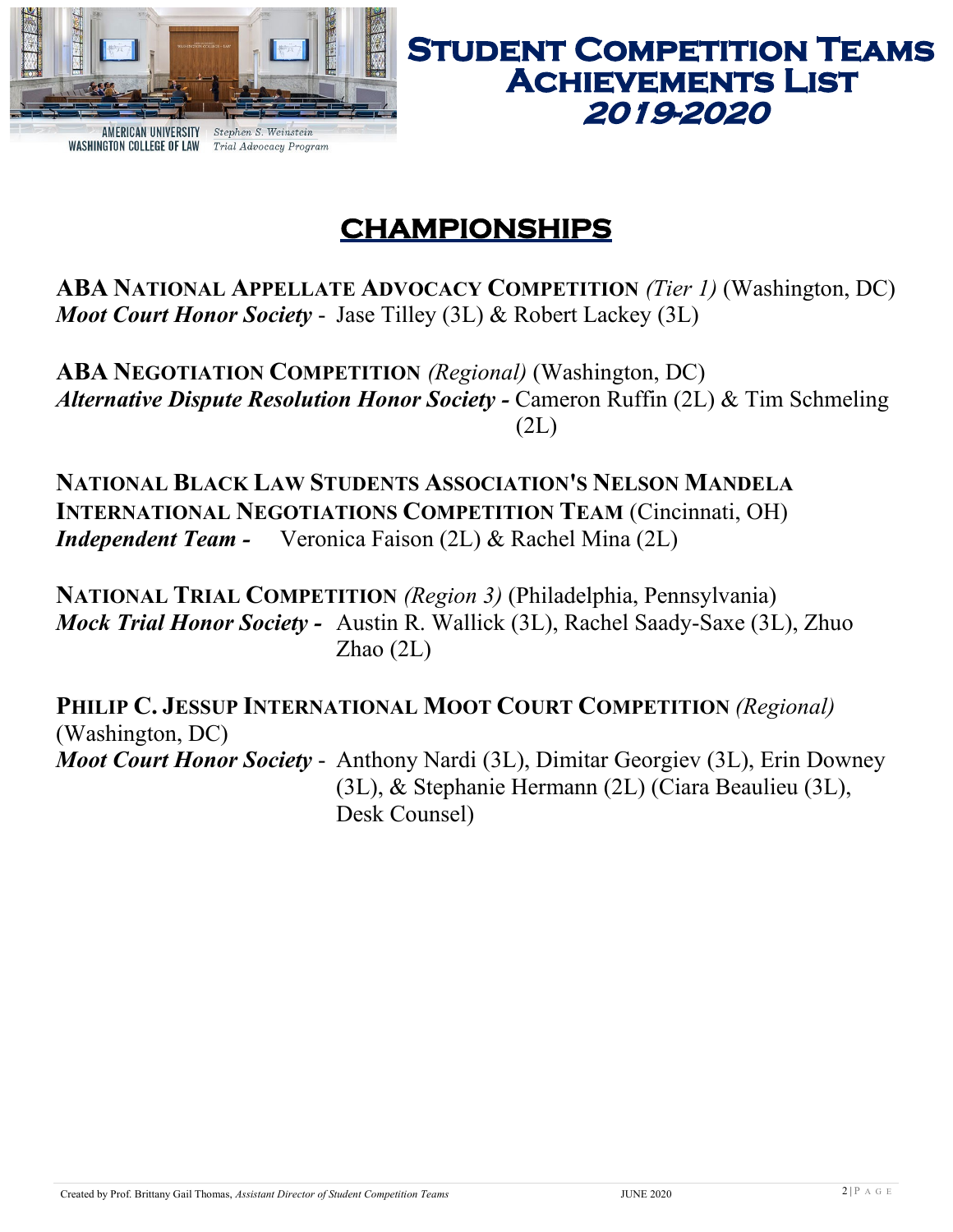

#### **FINALISTS**

**ABA NATIONAL APPELLATE ADVOCACY COMPETITION** *(Tier 1)* (Washington, DC) *Moot Court Honor Society* - Abby Kittredge (3L) & Stephen Moss (3L)

**HEALTH LAW REGULATORY & COMPLIANCE COMPETITION** (Baltimore, MD) *2nd Place Independent Team -* David Cohen (3L) & Meghan Browder (3L)

**HEALTH LAW REGULATORY & COMPLIANCE COMPETITION** (Baltimore, MD) *3rd Place Independent Team -* Brittney Hall (3L) & Lauren Sager (3L)

**JEFFREY G. MILLER NATIONAL ENVIRONMENTAL LAW MOOT COURT COMPETITION** (White Plains, NY) *Independent Team & Moot Court Honor Society -* William Dove (3L evening), Eric Sell (2L), & Jenna Ruddock (3L)

**NYC BAR NATIONAL MOOT COURT COMPETITION** *(Tier 1)* (Philadelphia, PA) *2nd Place Moot Court Honor Society* - Christine Guest (3L) & Liz Davis (3L)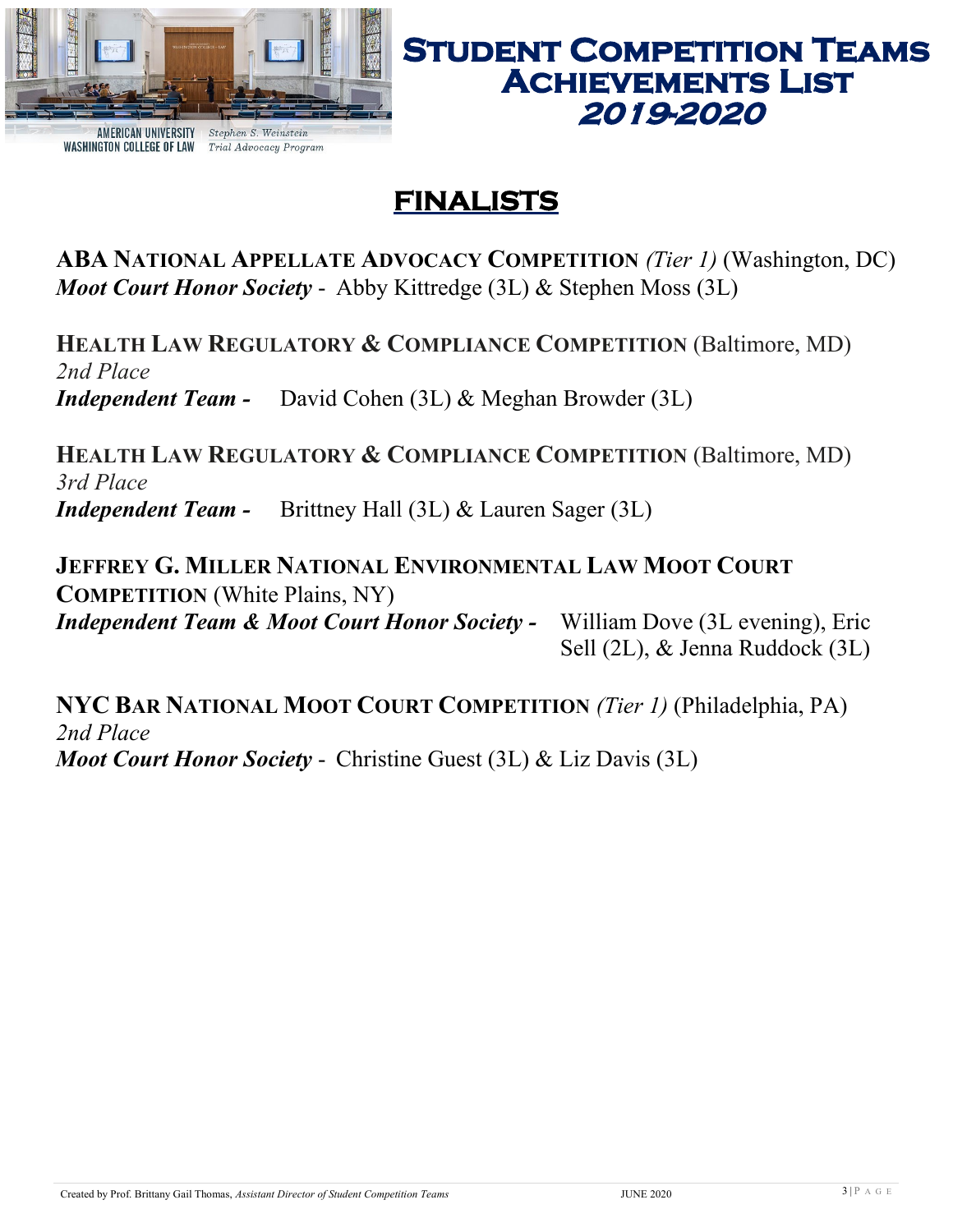

## **SEMI-FINALISTS**

**D.C. CUP** *(Tier 4)* (Washington, DC) *Moot Court Honor Society* - Jewel Lightfoot (3L) & Tim Cummings (3L)

**EVAN'S CONSTITUTIONAL LAW COMPETITION** *(Tier 3)* (Madison, WI) *3rd Place Moot Court Honor Society* - Hannah Skopicki (2L) & John LaMonaca (2L)

**JUDGE PAUL JOSEPH KELLY, JR. INVITATIONAL TRIAL COMPETITION** (New York, NY) *3 rd Place Mock Trial Honor Society -* Catherine Perrone (3L) & Eitan Morris (3L)

**JOHN L. COSTELLO NATIONAL CRIMINAL LAW TRIAL ADVOCACY COMPETITION** (Fairfax, VA) *Mock Trial Honor Society -* Catherine Perrone (3L) & Eitan Morris (3L)

**NATIONAL TRIAL COMPETITION** *(Region 3)* (Philadelphia, Pennsylvania) *Mock Trial Honor Society -* Jimmy Sullivan (3L), Valerie Cambronne (3L), & Taryn Boyer (2L)

**NATIONAL VETERANS LAW MOOT COURT COMPETITION TEAM** (Washington, D.C.) *Independent Team -* Carmen Huff (2L) & Tommy Sommer (2L)

**RICHARD DEWITT MEMORIAL VIS PRE-MOOT COMPETITION** (Miami, FL) *3rd Place Moot Court Honor Society* - Andrew Treske (2L), Bailey Roe (2L), DeVaughn Jones (2L), & Michael Carbonara (2L)

**THE SUMMIT CUP** (Denver, CO) *3 rd Place Mock Trial Honor Society -* Kate Van Allen (2L), Shoba Kadavil (2L), Taryn Boyer (2L), & Zhuo Zhao (2L)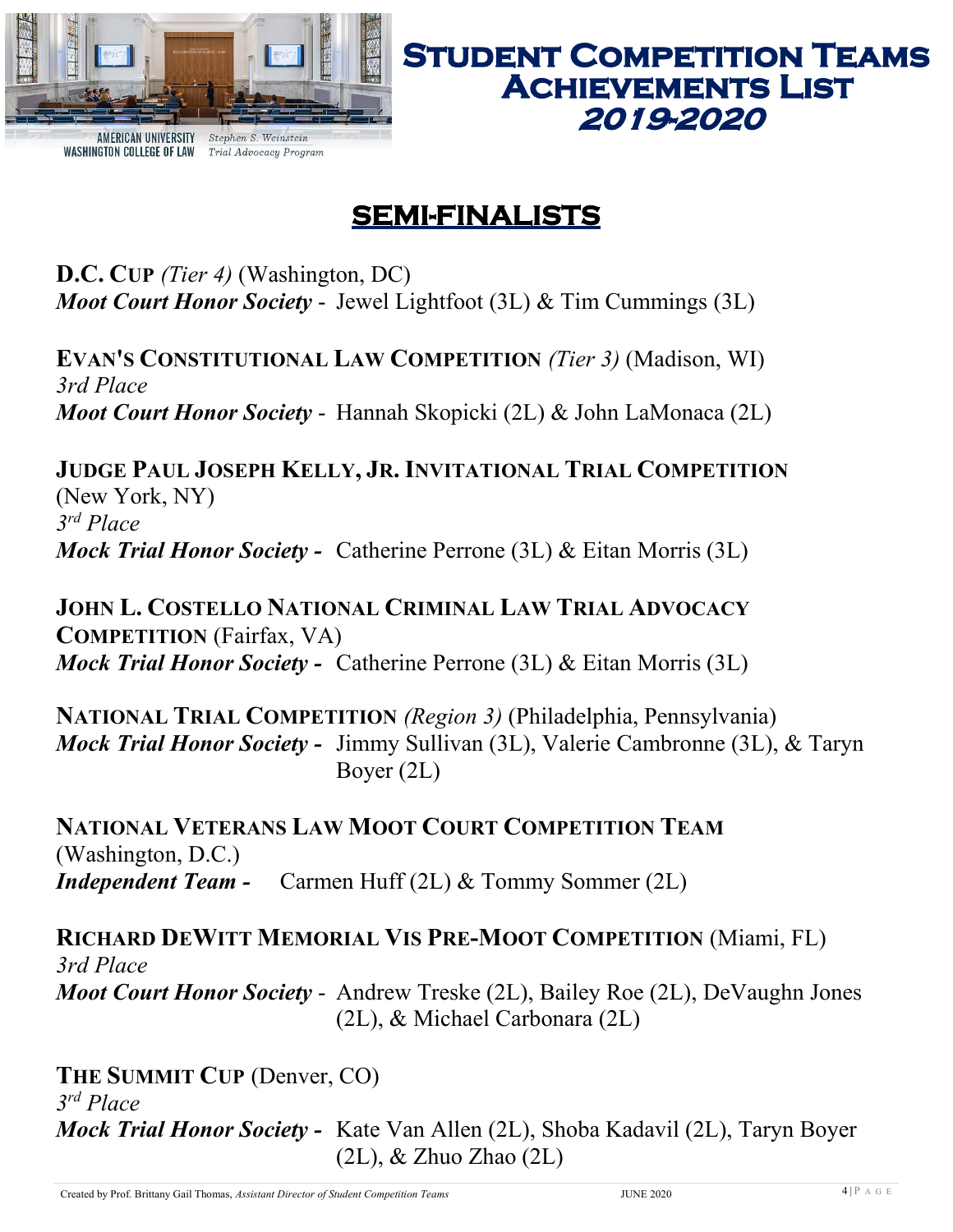

# **STUDENT COMPETITION TEAMS<br>ACHIEVEMENTS LIST** 2019-2020

#### **SEMI-FINALISTS**

**TULANE LAW SCHOOL SPORTS LAW MOOT COURT COMPETITION** *(Tier 3)* (New Orleans, LA) *Moot Court Honor Society* - Allen Kogan (3L) & Ian Robertson (3L)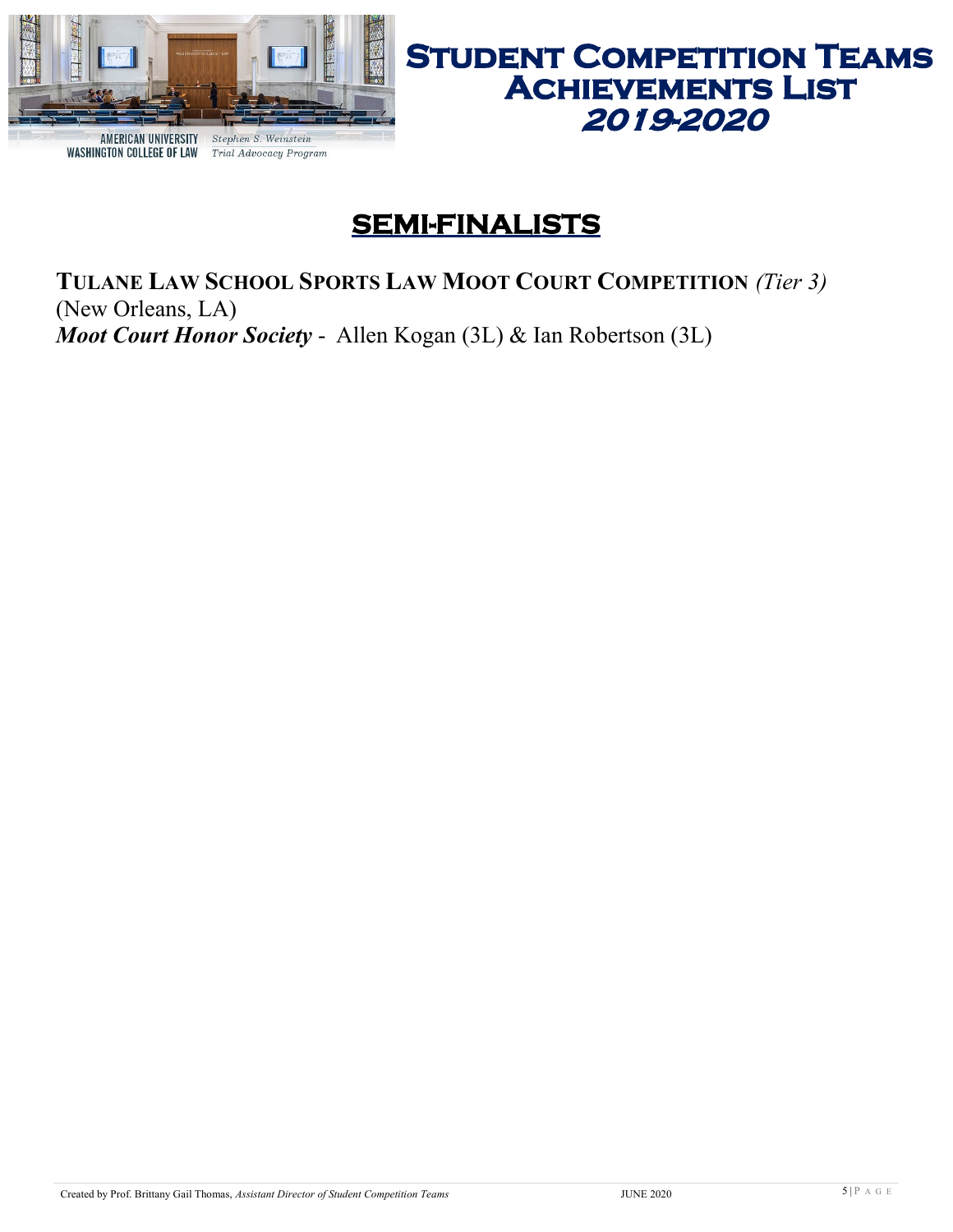

# 2019-2020

**STUDENT COMPETITION TEAMS** 

**ACHIEVEMENTS LIST** 

#### **QUARTER-FINALISTS**

**BROWN ADMIRALTY MOOT COURT COMPETITION** *(Tier 4)* (remotely) *Moot Court Honor Society* - Zachary Perez (2L) & Richard Ingebretsen (3L)

**MEDICAL-LEGAL MOCK TRIAL COMPETITION** (Hempstead, NY) *Mock Trial Honor Society -* Amanda Cuevas (3L), Janet Sanchez (3L), Kyrus Mohta (3L), Leon Stern (3L)

**MOCKINGBIRD CHALLENGE** (Montgomery, AL) *Mock Trial Honor Society -* Brittany Webb (2L), Chris Katsantonis (3L), Dakotah Gray (2L), & Robb Davies (4L)

**NATIONAL CIVIL TRIAL COMPETITION** (Los Angeles, CA) *Mock Trial Honor Society -* Erin Steiger (3L), James "Jimmy" Sullivan, III (3L), & Valerie Cambronne (3L)

**NATIONAL ENERGY & SUSTAINABILITY MOOT COURT COMPETITION** (University of Morgantown, West Virginia) *Independent Team -* Alex Hsu (2L), Casey Crandall (2L evening), & Maren Taylor (2L evening)

**PROFESSOR BERNIE SEGAL NATIONAL CRIMINAL MOCK TRIAL COMPETITION IN VINO VERITAS** (San Francisco, CA) *Mock Trial Honor Society -* Adam Gould (3L), Ariana Bagherian (2L), Marianne Aguilar (3L), & Matt Renetzky (2L)

**WILLIAM D. DANIEL NATIONAL INVITATIONAL MOCK TRIAL COMPETITION** (Atlanta, GA) *Mock Trial Honor Society -* Austin Wallick (3L) & Rachel Saady-Saxe (3L)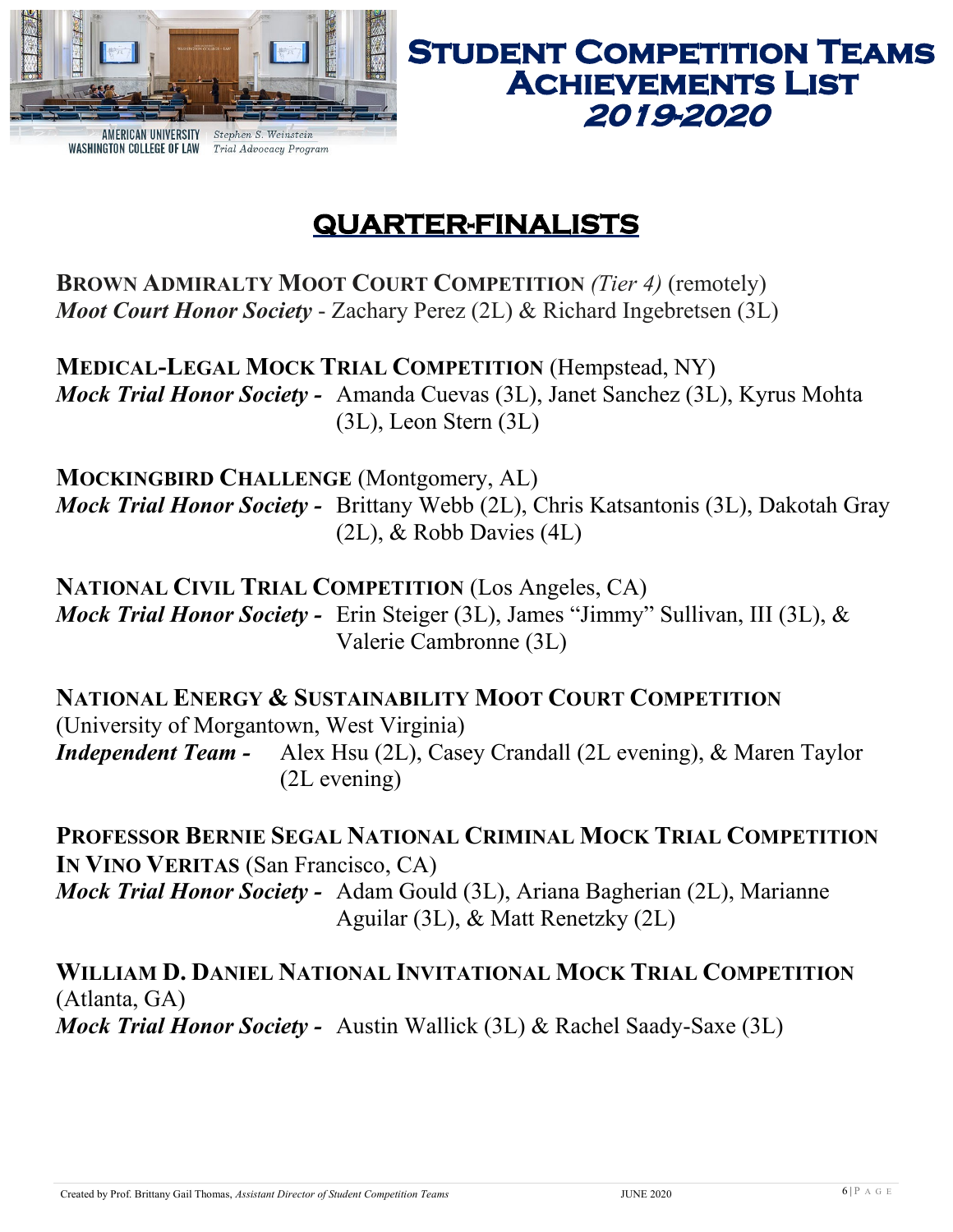

### **AWARDS**

**ABA NATIONAL APPELLATE ADVOCACY COMPETITION** *(Tier 1)* (Washington, DC) *8th Best Oralist Moot Court Honor Society* - Robert Lackey (3L)

**JEFFREY G. MILLER NATIONAL ENVIRONMENTAL LAW MOOT COURT COMPETITION** (New York, NY) *Best Brief Independent Team & Moot Court Honor Society -* William Dove (3L evening), Eric Sell (2L), & Jenna Ruddock (3L)

#### **INTERNATIONAL LAW SCHOOL MEDIATION TOURNAMENT**

(Madhya Pradesh, India) *5th Best Advocate Client Pair 5th Best Mediator Team 8th Best Mediator Award 10th Best Advocate Client Team Alternative Dispute Resolution Honor Society -* Amy Tamayo (3L), Neli Traykova (2L), & Omorose Eguakun (3L)

**NATIONAL BLACK LAW STUDENTS ASSOCIATION'S NELSON MANDELA INTERNATIONAL NEGOTIATIONS COMPETITION** (Cincinnati, OH) *Best Negotiator Award Independent Team -* Veronica Faison (2L)

**NATIONAL CIVIL TRIAL COMPETITION** (Los Angeles, CA) *Best Closing Argument Award Mock Trial Honor Society -* James "Jimmy" Sullivan, III (3L)

**NATIONAL VETERANS LAW MOOT COURT COMPETITION TEAM** (Washington, D.C.) *Best Respondent Brief Independent Team -* Carmen Huff (2L) & Tommy Sommer (2L)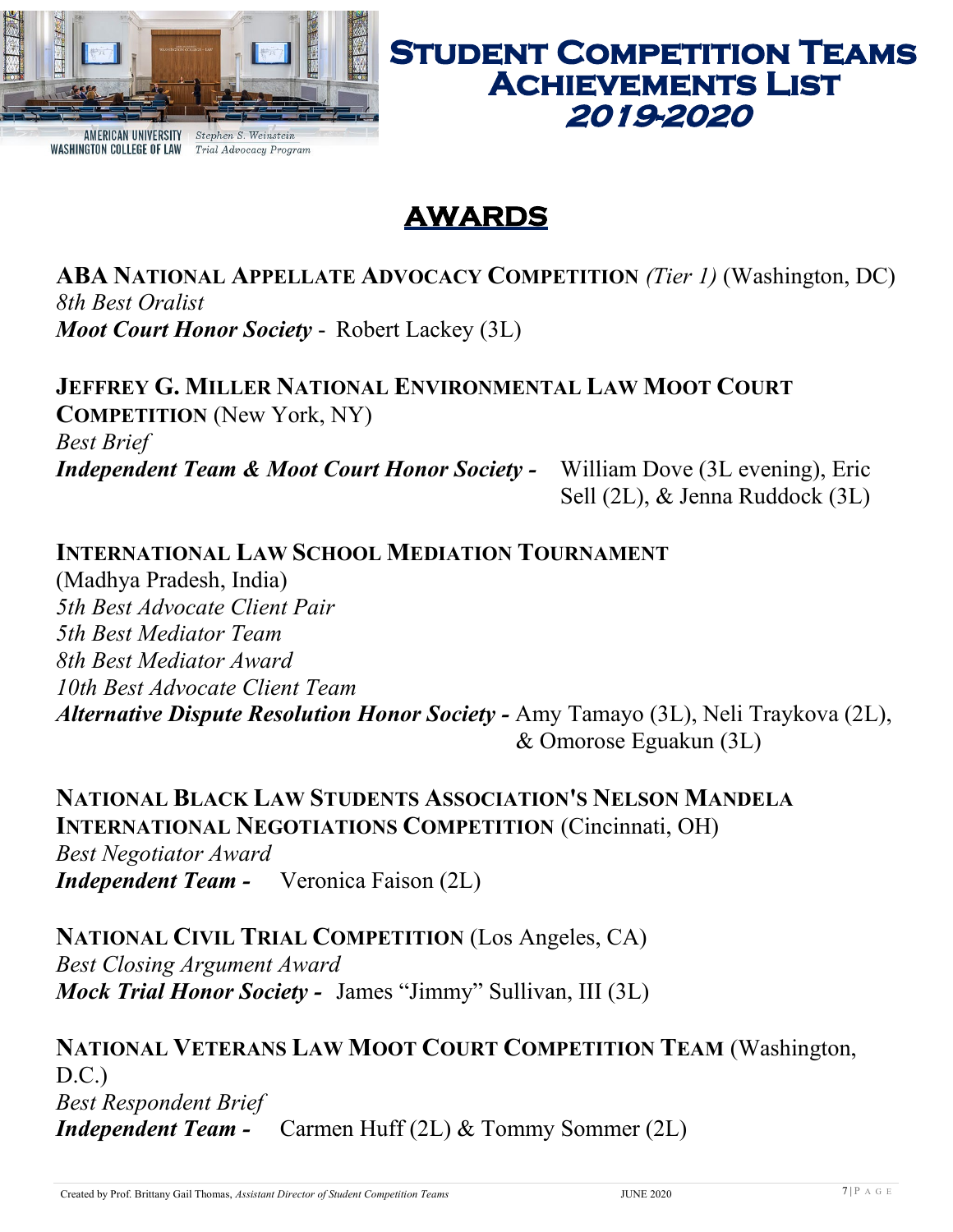

#### **STUDENT COMPETITION TEAMS ACHIEVEMENTS LIST** 2019-2020

# **AWARDS**

**NYC BAR NATIONAL MOOT COURT COMPETITION** *(Tier 1)* (Philadelphia, PA) *2nd Best Brief Moot Court Honor Society* - Christine Guest (3L) & Liz Davis (3L)

**NYC BAR NATIONAL MOOT COURT COMPETITION** *(Tier 1)* (Philadelphia, PA) *Top Oralist* (Semi-Final Rounds) *Moot Court Honor Society* - Christine Guest (3L)

**NATIONAL VETERANS LAW MOOT COURT COMPETITION TEAM** (Washington, D.C.) *Best Respondent Brief Independent Team -* Carmen Huff (2L) & Tommy Sommer (2L)

**PHILIP C. JESSUP INTERNATIONAL MOOT COURT COMPETITION** *(Regional)*  (Washington, DC) *Top Oralist Award - 1 st Place Moot Court Honor Society* - Erin Downey (3L)

**PHILIP C. JESSUP INTERNATIONAL MOOT COURT COMPETITION** *(Regional)*  (Washington, DC) *Top Oralist Award Moot Court Honor Society* - Dimitar Georgiev (3L)

**PHILIP C. JESSUP INTERNATIONAL MOOT COURT COMPETITION** *(Regional)*  (Washington, DC) *Top Oralist Award Moot Court Honor Society* - Stephanie Hermann (2L)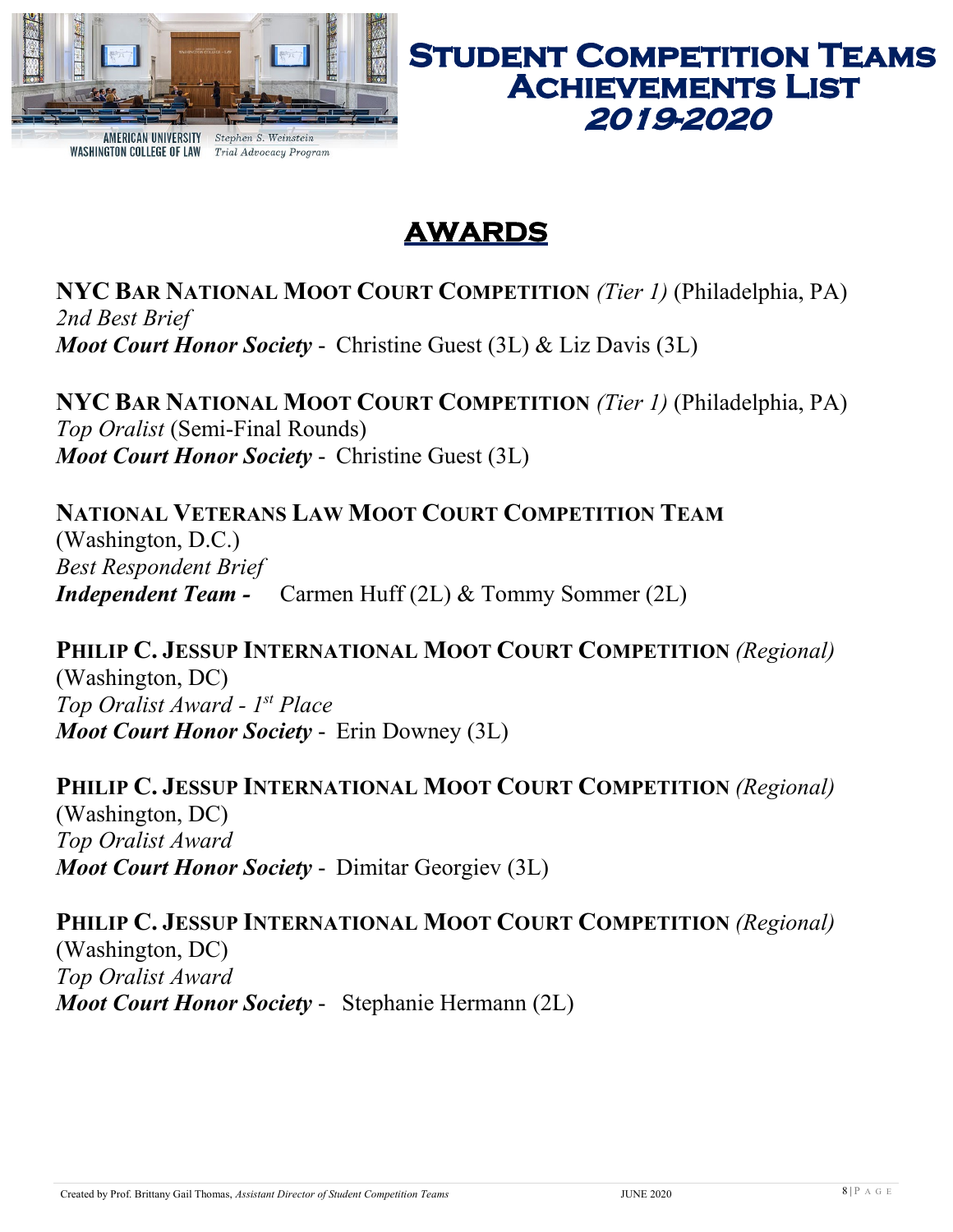

#### **STUDENT COMPETITION TEAMS ACHIEVEMENTS LIST** 2019-2020

#### **AWARDS**

**PHILIP C. JESSUP INTERNATIONAL MOOT COURT COMPETITION** *(Regional)* 

(Washington, DC) *4 th Best Memorial*

*Moot Court Honor Society* - Anthony Nardi (3L), Dimitar Georgiev (3L), Erin Downey (3L), & Stephanie Hermann (2L) (Ciara Beaulieu (3L), Desk Counsel)

**PHILIP C. JESSUP INTERNATIONAL MOOT COURT COMPETITION** *(International Ranking)* (remotely) *14th for the Best Pair of Applicant and Respondent Memorial Moot Court Honor Society* - Anthony Nardi (3L), Dimitar Georgiev (3L), Erin Downey (3L), & Stephanie Hermann (2L) (Ciara Beaulieu (3L), Desk Counsel)

**RICHARD DEWITT MEMORIAL VIS PRE-MOOT COMPETITION** (Miami, FL) *Best Oralist Moot Court Honor Society* - Bailey Roe (2L)

**SECURITIES DISPUTE RESOLUTION TRIATHALON** (New York, NY)

*Advocate's Choice Award Alternative Dispute Resolution Honor Society -* Adaoma Okafor (2L), Chris Janace (2L), & Katheen Keating (2L),

**THE SUMMIT CUP** (Denver, CO) *Juror's Choice Award Mock Trial Honor Society -* Taryn Boyer (2L)

#### **WILLIAM D. DANIEL NATIONAL INVITATIONAL MOCK TRIAL COMPETITION** (Atlanta, GA) *Most Professional Team Award Mock Trial Honor Society -* Austin Wallick (3L) & Rachel Saady-Saxe (3L)